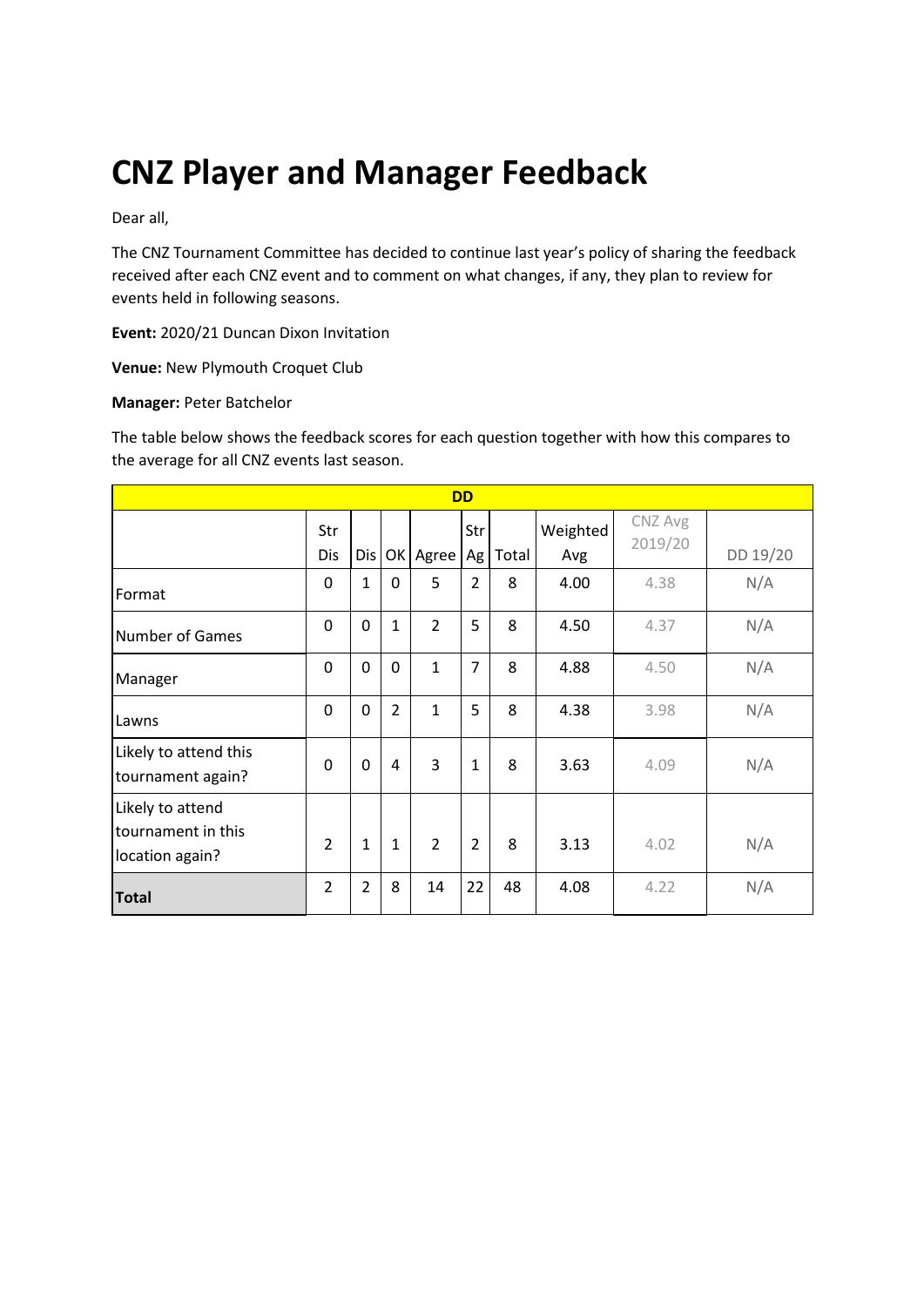# **Response to feedback**

# **Format - the following feedback was received**

- Better than playing 9 games a day as a best of 3 might have been
- Fine for weather conditions
- it was a good compromise for the weather/
- Format changed
- Would have been better best of3 due to weather had to change format
- The format suited the (weather) shortened time frame but it would have been better if we had been able to stick to the original best of three round robin format.
- Would have preferred best of 3 but weather changed that plan

### **CNZ TC Response**

Unfortunately due to weather, the format was changed at short notice. CNZ supported this decision, in order that the tournament could finish.

# **Number of games per day - the following feedback was received**

- 7 games a day is good
- Apart from sat. But can't help due to weather
- The shortened format meant a max of 8 games on any one day which was easily achieved.

### **CNZ TC Response**

N/A

# **Lawns – the following feedback was received**

- The lawns were well prepared for the tournament
- OK for this time of year. Little bit slow.
- The lawns were very well presented no issues!
- Not full size, marked slope towards river

### **CNZ TC Response**

N/A

## **Manager - the following feedback was received.**

- I didn't hear any sad sack comments in the 3 days
- yes. it was low key but effective
- Peter and his helpers did a fantastic job as usual
- Peter and his team did a great job, the tournament ran smoothly and he made the right call in cancelling play on the (very wet) Saturday afternoon.